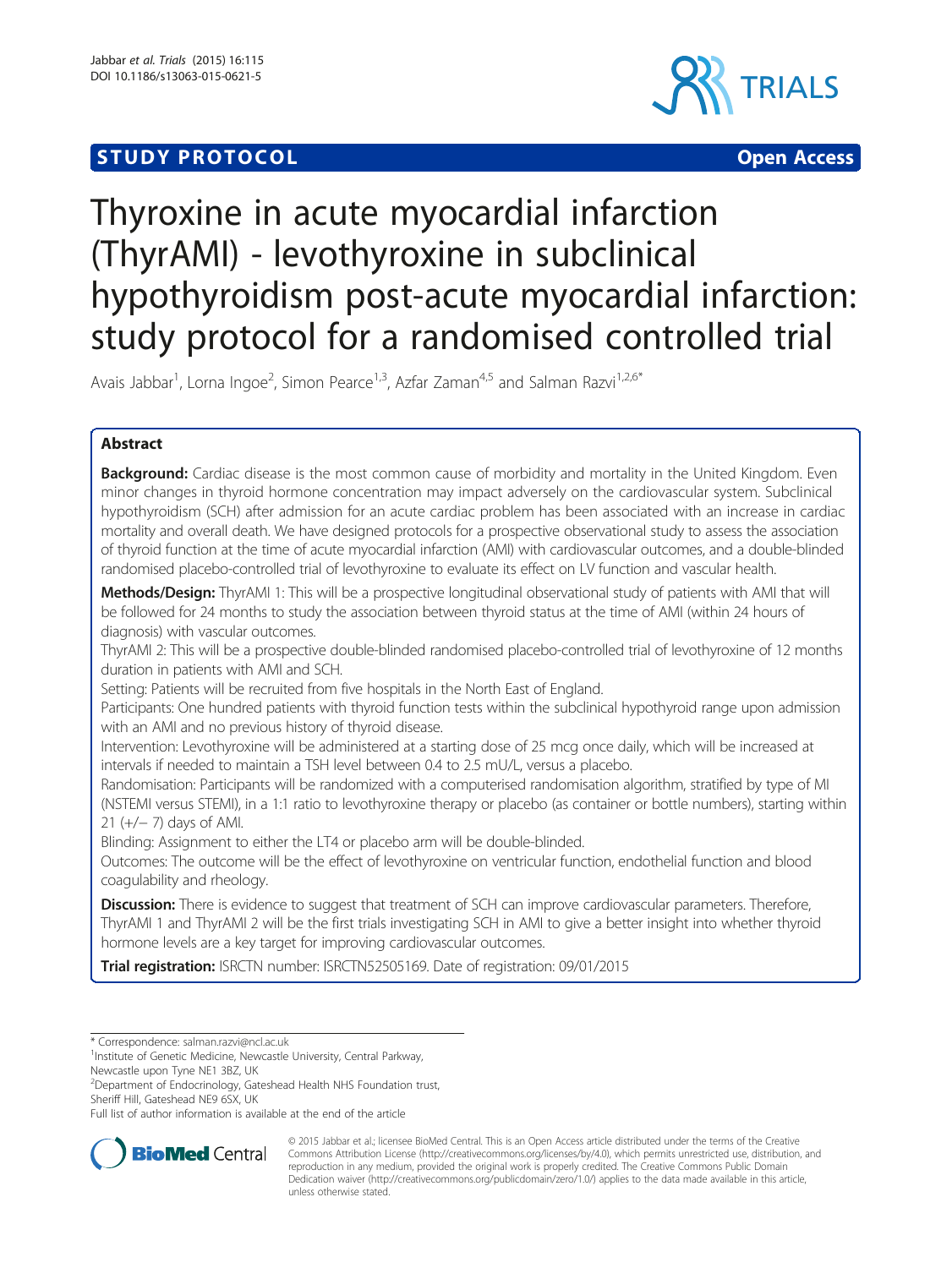#### <span id="page-1-0"></span>Background

Cardiac disease is the most common cause of morbidity and mortality in the United Kingdom, costing £29 billion [[1\]](#page-11-0). Much research on cardiovascular disease has focused on men, as these diseases occur at younger ages and are more severe in males, and risk factors for cardiovascular disease in women are relatively understudied. Thyroid disease is predominantly a disease of women and is increasingly being recognised as an adverse cardiac risk factor. Levothyroxine is cheap (costs 5 pence/day), safe and commonly used generic drug (prescribed to 3% of the UK population). The appropriate use of levothyroxine in SCH patients with and without heart disease has the potential to optimise management of hypothyroidism to minimise vascular risk and to improve outcomes of AMI. The myocardium and vascular endothelial tissues have receptors for thyroid hormones and are sensitive to changes in circulating thyroid hormone concentration [[2](#page-11-0)]. Even minor changes in thyroid hormone concentration may impact adversely on the cardiovascular system. Importantly, both mild hypothyroidism (SCH) and hyperthyroidism have been associated with a 20 to 80% increase in vascular morbidity and mortality risk [\[3](#page-11-0)-[7\]](#page-11-0). This has huge population significance as a vascular risk factor, since at least 10% of older women have SCH, but this is underrecognised, owing possibly to a lack of commercial exploitability. Small intervention trials of levothyroxine in SCH have shown improvement in left ventricular function, vascular endothelial function and atherogenic lipid particles [[8\]](#page-11-0). SCH after an acute cardiac problem has been associated with an up to 3.6-fold increase in cardiac mortality and a 2.3-fold increase in overall death [[9,10](#page-11-0)]. Following experimental coronary artery ligation in an animal model of AMI, heart failure is associated with reduced thyroid hormone receptor expression in the myocardium, leading to tissue hypothyroidism [\[11\]](#page-11-0). Moreover, thyroid hormone administration improves cardiac contractility, left ventricular (LV) function, and augments myocardial remodelling [\[12](#page-11-0)]. In addition, thyroid hormone regulates angiogenesis, cardio-protection, cardiac metabolism, and myocyte regeneration at a molecular level, changes that can reverse left ventricular remodelling by favourably improving myocyte shape and geometry of LV cavity, thus improving recovery from AMI [[13](#page-11-0)].

Analysis of more than 3,000 participants aged 65 years or older without heart failure at baseline, who were followed up for 12 years in the Cardiovascular Health Study, showed that SCH participants who were treated with levothyroxine had a 72% reduction in heart failure events [[14\]](#page-11-0). Several other studies have shown similar results [\[15-17](#page-11-0)]. Thus, even mild hypothyroidism following AMI could be an important marker for poor outcome, and one that is ripe for cost-effective intervention if level 1 evidence of efficacy can be shown. In a recent

preliminary analysis, we have shown that thrombus area, as measured by a model that simulates ex vivo coronary artery blood flow, is higher in people with SCH 7 to 10 days post non-ST elevation AMI despite dual antiplatelet therapy (with aspirin and clopidogrel) [[18](#page-11-0)]. In multivariate analysis, serum TSH concentrations were directly associated with thrombus area, with a strength of association similar to other established cardiac risk factors such as diabetes mellitus and hypertension [\[18](#page-11-0)]. It is currently unknown whether levothyroxine treatment in SCH patients after an AMI can improve ventricular function, improve endothelial function and improve blood coagulability and rheology. Therefore, this project aims to provide level 1 evidence to answer these important questions. This programme has two separate yet interlinked studies: ThyrAMI 1 - an observational longitudinal study to assess association of thyroid function at the time of AMI with cardiovascular outcomes, and ThyrAMI 2 - a randomised placebo-controlled interventional study of levothyroxine in SCH patients to evaluate effect on LV function and vascular health.

#### Methods/Design

# ThyrAMI 1

# Aim

The aim of this trial is to assess what proportion of individuals with AMI have thyroid dysfunction and whether thyroid function at the time of AMI is related to adverse vascular outcomes.

#### Study design

The study is designed as a prospective longitudinal observational study of unselected patients with AMI who will be followed for 24 months (Figure 1).

#### Primary objectives

The primary objective is to assess the association between thyroid status at the time of AMI (within 24 hours of

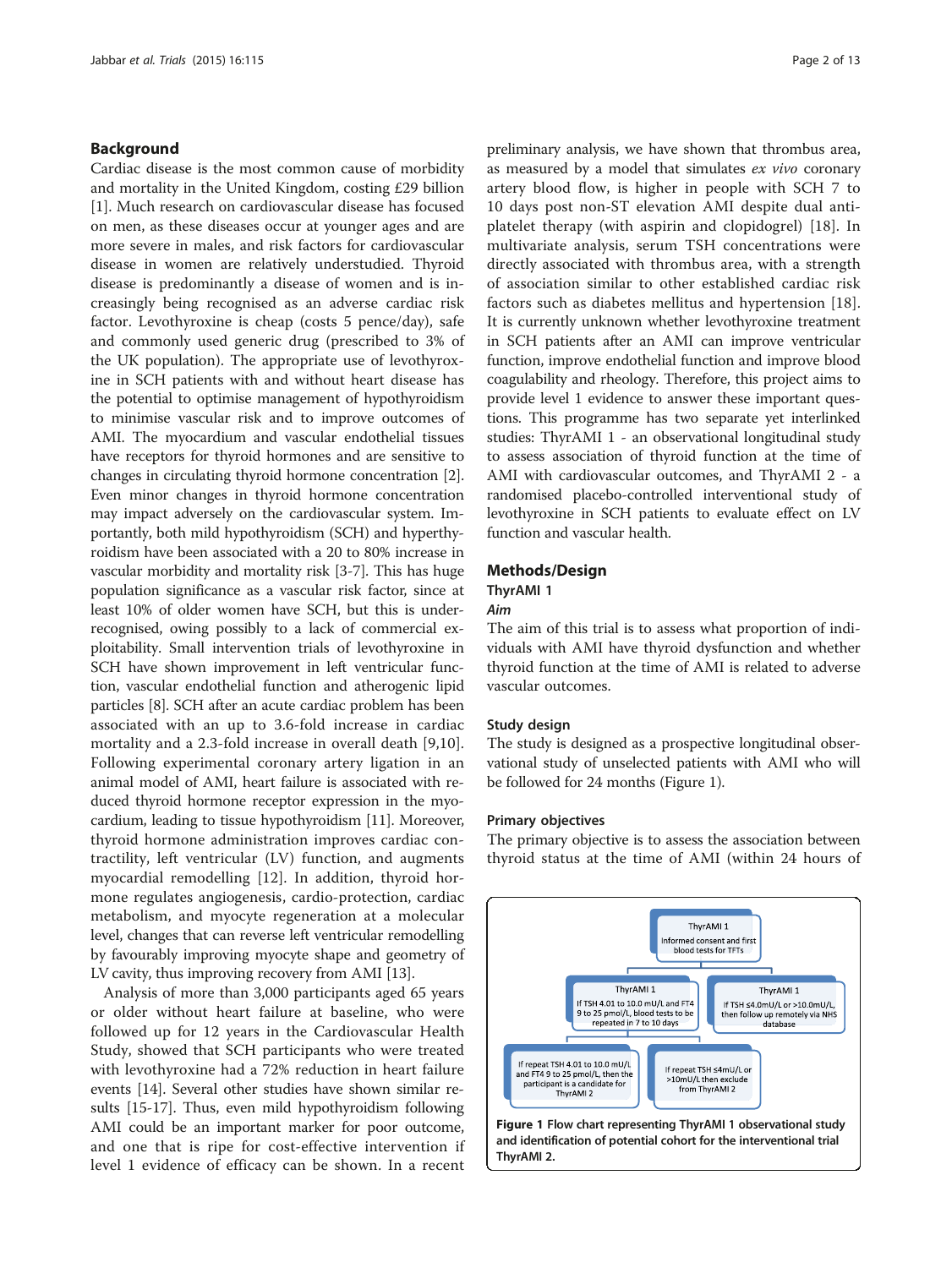diagnosis) with vascular outcomes (another AMI, coronary revascularisation or death due to ischaemic heart disease) over 24 months.

# Secondary objectives

The secondary objectives are as follows:

- 1. The proportion of individuals with thyroid dysfunction at the time of AMI (overt hypo- and hyperthyroidism, subclinical hypo- and hyperthyroidism, and isolated low FT3)
- 2. Association between thyroid function at the time of AMI with markers of severity of AMI (troponin, LV function, and coronary artery disease on angiogram).
- 3. Relation between thyroid function at the time of AMI with all-cause mortality over 24 months.
- 4. Association between thyroid function at the time of AMI with new diagnoses of heart failure, atrial fibrillation or stroke.

# Participant population

The study population are patients post-AMI in five different hospitals in the North East of England. Inclusion criteria are as follows:

- 1. Adult males and females (aged 18 years or older).
- 2. Acute myocardial infarction diagnosed in the preceding 24 hours (defined as chest pain with dynamic ECG changes or increased troponin enzymes (at least a fourfold increase above the local laboratory reference range).
- 3. Participants in other research studies will be eligible for inclusion as this is an observational study.

Exclusion criteria are as follows:

- 1. Patients who are unable to provide informed consent.
- 2. Those with advanced malignancy (who are unlikely to survive for more than 6 months in the opinion of local investigator).
- 3. Those on medications that can affect thyroid function such as amiodarone, lithium, carbimazole and propylthiouracil. Patients on levothyroxine will be included, but their results will be analysed separately.

#### Screening, recruitment and consent

# Identification, screening and recruitment of participants

Eligible participants will be identified from acute hospitals. All individuals that fit the study criteria will be approached and provided with a participant information sheet for ThyrAMI 1, and informed consent will be obtained. They will have their thyroid function checked, and a case record form will be completed. Patients that are otherwise eligible to be included but have been discharged and have not had

their thyroid function checked will be approached via telephone, and initial consent will be obtained prior to requesting these tests be done on the stored serum, if still available in the Laboratory. A screening log will be kept at each site with a unique identifier for each participant who is approached for the study. Recruitment will take place over a period of 12 months in all participating centres See Figure [1.](#page-1-0)

#### Consent procedures

All informed consent discussions will be undertaken by experienced research staff (per delegation log) involved in the study with an opportunity for participants to ask any questions. Following receipt of information about the study (that is, provision of the study invitation pack), participants will be given reasonable time to decide whether or not they would like to participate. Those wishing to take part will provide written informed consent by signing and dating the study consent form and initialling relevant sections, which will be witnessed and dated by a member of the research team with documented, delegated responsibility to do so. Participants for ThyrAMI 1 will be informed via the Participant Information Sheet that they may be approached to consider participating in ThyrAMI 2 if their thyroid blood tests are in the inclusion range.

The original signed consent form will be retained in the Investigator Site File, with a copy in the relevant clinical notes and a copy provided to the participant. The participant will specifically consent to their GP being informed of their participation in the study. The right to refuse to participate without giving reasons will be respected.

The information sheet and consent form for the study will be available only in English. Interpreters will be arranged for all visits of participants who require them either for verbal translation or for deaf participants wishing to take part in the study, via local NHS arrangements. Qualified interpreters will be used to explain the consent form and information sheet, and great priority will be placed on finding the most direct communication.

#### Data analysis

The relationship between the outcomes and thyroid status categories (euthyroid, subclinical hypothyroid, subclinical hyperthyroid and isolated low FT3) will be examined. A chi-squared test will be used to investigate the association between categorical measures of thyroid status and categorical and/or binary measures of CV outcome. Independent sample t-tests will be used to investigate the association between continuous measures of thyroid function (TSH, FT4 and FT3) and binary measures of CV outcome. Cox regression models will be used to explore the association between continuous and categorical measures of CV with survival (time to event).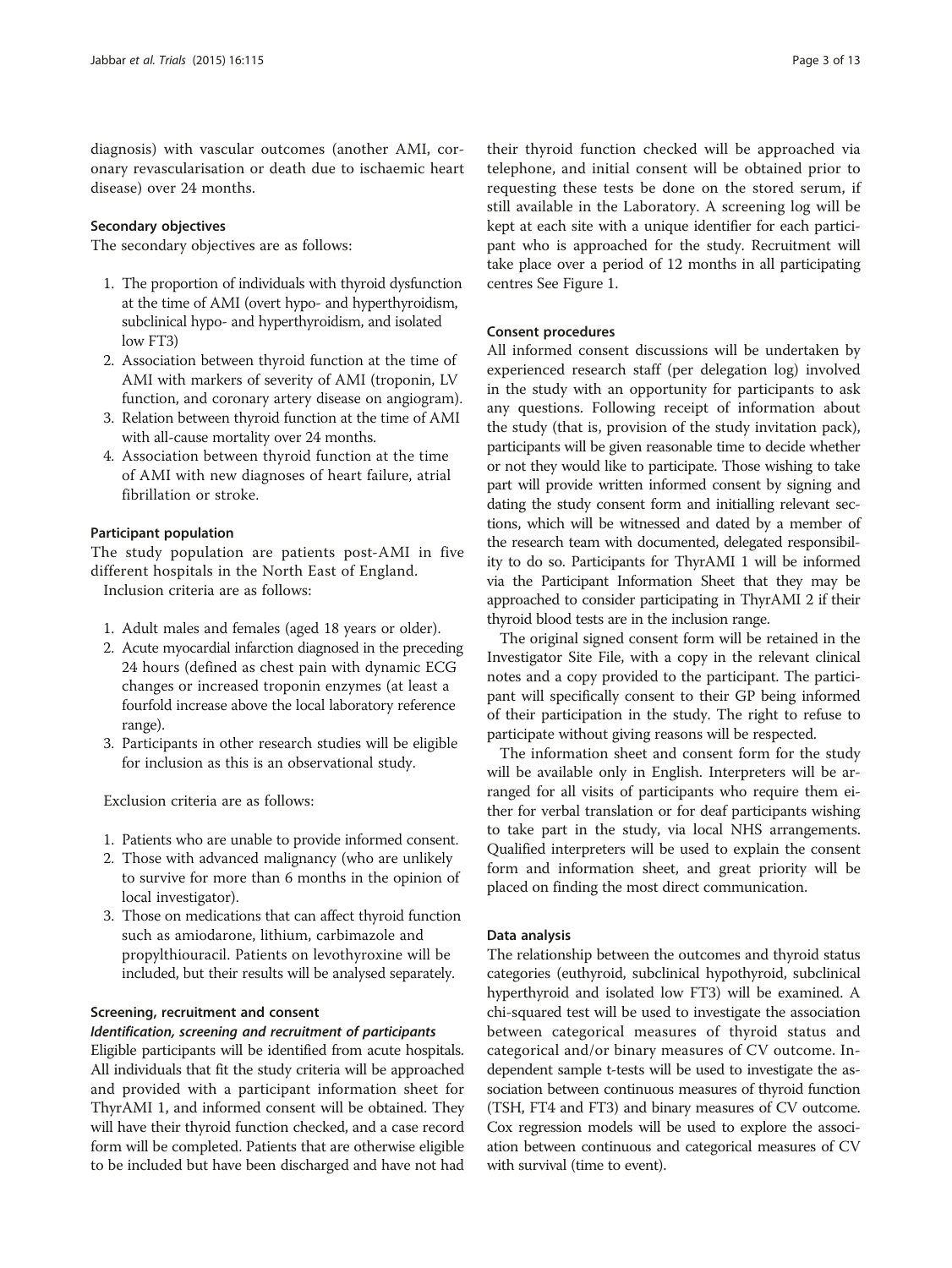#### ThyrAMI 2

#### **Objective**

To determine whether treatment of SCH with levothyroxine following AMI improves left ventricular function, thrombus area, endothelial function, health status, quality of life and is safe.

# Study design

This study is a prospective randomised placebo-controlled trial of levothyroxine of 12 months duration in patients with subclinical hypothyroidism (serum TSH persistently 4.01 to 10.0 mU/l, normal FT4) starting within 21 days following AMI. The day of AMI is the date of diagnosis or the date of admission to hospital, whichever is later.

#### Primary outcome measure

The primary outcome measure will be change in LV ejection fraction as assessed by magnetic resonance imaging. Cardiac magnetic resonance (MR) is considered the gold standard for evaluating cardiac volumes and function [[19](#page-11-0)]. Gradient echo sequences provide a naturally high level of contrast between intracavitary blood and myocardium, thus allowing an accurate and reproducible determination of LV volumes, mass and calculation of stroke volume and ejection fraction. In this context, additional information can also be drawn from application of the more recent cardiac MR tagging analysis, which represents a noninvasive highly accurate method for direct quantification of regional systolic function [\[20\]](#page-11-0). Cardiac MR imaging will be performed in the dedicated 3 T MRI centre at Newcastle University.

#### Secondary outcome measures

Secondary outcome measures will include the following:

- 1. Left ventricular systolic and end diastolic volumes and myocardial viability: Cardiac MR parameters of both global and segmental LV function measurements will be obtained as per standardised protocols already in place in the Newcastle MR centre using a steady state free precession or fast gradient echo technique. In addition, further scans will be obtained 15 to 20 minutes after intravenous gadolinium-chelate administration (delayed enhancement MRI). Regions of nonviable myocardial tissue will be identified as areas of increased enhancement (hyper enhancement) whereas viable tissue will have null (black) on the acquired images.
- 2. Thrombus burden: The Badimon chamber is a highly reproducible clinical ex vivo model of thrombosis that mimics flow conditions within the coronary circulation of man [\[21\]](#page-11-0). The device incorporates two chambers with internal flow channels of different diameters, one simulating high-shear flow of

1690 ml/s and the other simulating low-shear flow. The internal flow channels are lined with porcine aortic tunica media - the thrombogenic substrate. After perfusion with venous blood from the patient, flowing at 10 mL min −1 for 5 min, aortic segments are fixed in 10% formalin for 72 h. Total thrombus burden is measured using validated computer-assisted planimetry using IMAGE-PRO PLUS software (Media Cybernetics, Inc., Bethesda, MD, USA). The results are the mean of the analysed sections (μm2 .mm-1). The measurements will be performed at the Clinical Research Facility (CRF), where there are professionals who have considerable experience using this technique in other high vascular risk groups.

- 4. Thromboelastography (TEG™): This is a noninvasive measure for evaluating efficiency and quality of ex vivo thrombus formation. Quantitative measures include clotting time parameters, clot strength and clot lysis. These parameters have been validated as highly correlated with longer term cardiac outcomes in several conditions of risk [[22,23\]](#page-11-0). TEG™ will be measured at the CRF, RVI, Newcastle.
- 5. Endothelial function: Endothelial dysfunction is the earliest stage in the atherosclerosis disease process. In this study, endothelial function will be assessed by measuring peripheral arterial tone using a validated tool, EndoPAT™ [\[24\]](#page-11-0). Endothelial function assessment using the EndoPAT™ has been shown to have a high degree of correlation with coronary artery endothelial function [\[25](#page-11-0)], the severity and extent of coronary artery disease [\[26\]](#page-11-0), and traditional cardiovascular risk factors [[27\]](#page-11-0) and is useful in predicting future cardiovascular events [\[28](#page-11-0)]. EndoPAT™ assessments will be performed at the Clinical Research Facility, RVI, Newcastle at baseline and at the end of the study.
- 6. Platelet reactivity: The reactivity (inhibition) of platelets to anti-platelet agents such as aspirin, clopidogrel, prasugrel and ticagrelor will be quantified by the point-of-care monitor VerifyNow™ (Accumetrics, CA, USA). Arachidonic acid reactive units and P2Y12 reactive units will be recorded at baseline and at the end of the study. This test will not be carried out in individuals who take anticoagulants such as warfarin.
- 7. Safety assessments: The safety of levothyroxine therapy in post-AMI patients will be assessed at each study visit by enquiry of symptoms by New York Heart Assessment (NYHA) category classification, ECG recording for rhythm disturbance and peripheral oxygen levels by pulse oximetry (at rest).
- 8. QoL and depression: This will be assessed by validated tool of measuring health status, the Short Form 12 four week recall (SF-12™), a disease specific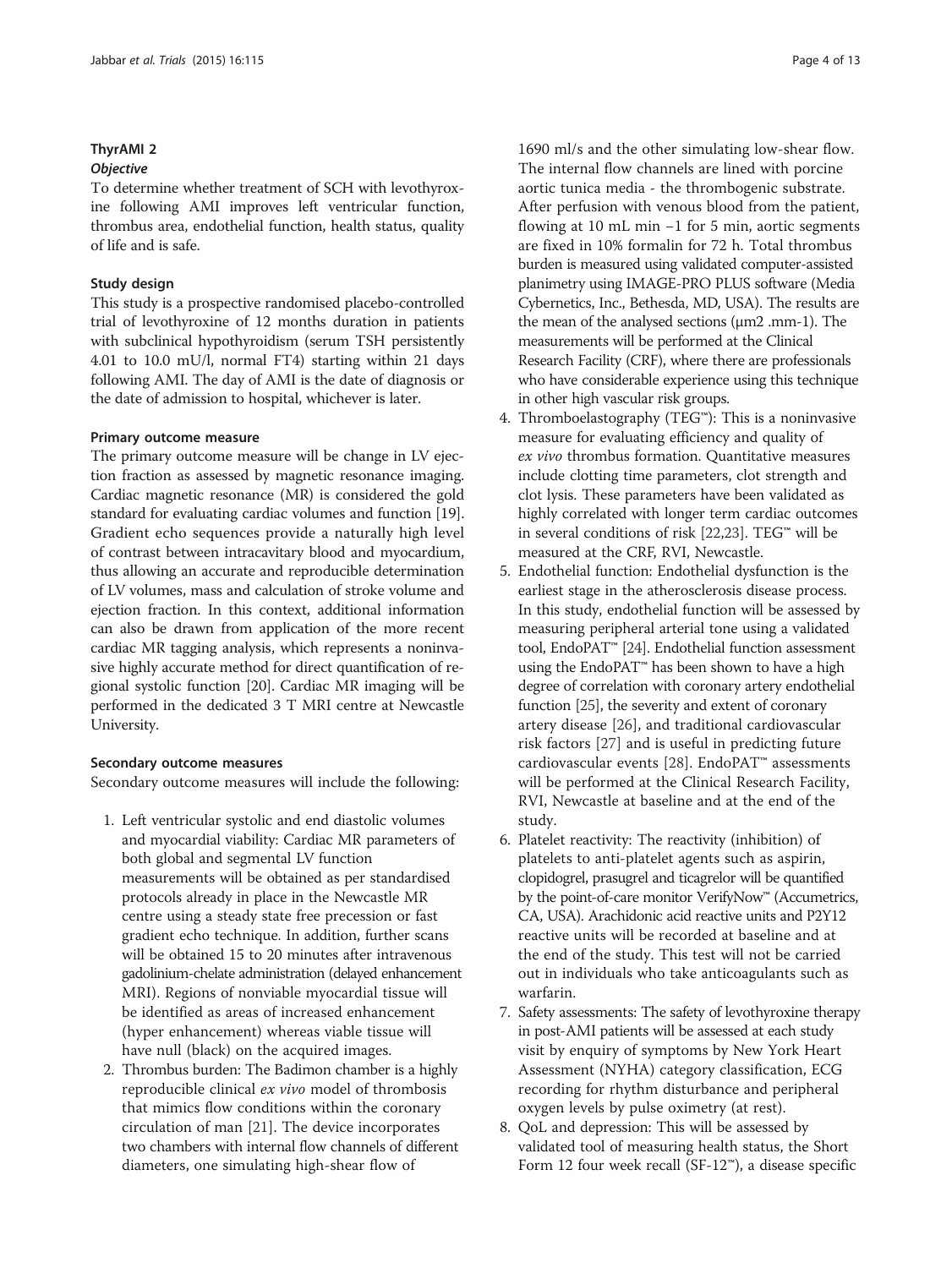questionnaire for heart failure, the Minnesota Living With Heart Failure Questionnaire™, and the Centre for Epidemiologic Studies Depression Scale (CES-D), at baseline and at the end of the study.

# Participant population

# Inclusion criteria

The inclusion criteria are as follows:

- 1. Males and females aged between 18 to 75 yrs.
- 2. Serum TSH between 4.01 to 10.00 mU/L with normal free thyroxine levels (9 to 25 pmol/L) on two occasions (on day of admission for AMI and 7 to 10 days after AMI).
- 3. Acute myocardial infarction diagnosed on admission to hospital (chest pain with dynamic ECG changes or increase troponin enzymes (at least a fourfold increase above the laboratory reference range).

# Exclusion criteria

The exclusion criteria are as follows:

- 1. Patients on medications that affect thyroid function (levothyroxine, carbimazole, propylthiouracil, amiodarone, lithium).
- 2. Patients who are unable to provide written informed consent.
- 3. Patients with advanced malignancy (who, in the opinion of the investigator, are unlikely to survive for more than 6 months).
- 4. Patients with sustained ventricular tachycardia requiring treatment that occurs >24 hrs after myocardial reperfusion/revascularisation.
- 5. Patients who have contra-indications to MR scanning (cardiac pacemaker, metallic heart valves, cochlear implants, coronary artery stents incompatible with MR scanning, *etcetera*).
- 6. Patients who are unlikely or unwilling, in the opinion of the investigator, to attend for study-specific visits.
- 7. Participants whose serum TSH is >10.0 or <4.0 on either occasion.
- 8. Patients who are already participating in another interventional study.

#### Screening, recruitment and consent

#### Identification, screening and recruitment of participants

Eligible participants will be identified from the cardiology units of acute hospitals in the North East of England (Gateshead, Newcastle, Sunderland, South Tyneside and North Tyneside Hospitals). All individuals who fit the study inclusion and exclusion criteria will have their thyroid function checked, after informed consent is obtained, within 24 hours of diagnosis of AMI. Of these patients, those that have TSH and FT4 levels within the

inclusion range will be provided with a participant information sheet for ThyrAMI 2. Furthermore, these individuals will be invited to have a repeat thyroid blood test 7 to 10 days after the day of AMI. The day of AMI is the date of diagnosis or the date of admission to the hospital, whichever is later. Those individuals who have TSH and FT4 levels within the inclusion range on the second occasion will be asked to participate in the study and sign the consent form (Figure [1\)](#page-1-0). Those who do not attend for their second visit blood test will be contacted to enquire whether they are still interested in participating.

Once a participant has had thyroid blood results that are within the desired range for inclusion in the study on two occasions and has consented to participate in the study, the study team will arrange a convenient date and time for the baseline tests and randomisation to the treatment groups (see Figure 2). The dates for the baseline tests will be within 21 days of the patients' AMI dates.

A screening and recruitment log will be held securely at the Investigator sites. The screening log will document anonymised details of patients invited to participate in the study. A participant recruitment/ID log will record those who consented to participate in the trial.

# Consent procedures

All informed consent discussions will be undertaken by experienced research staff (per delegation log) involved in the study with an opportunity for participants to ask

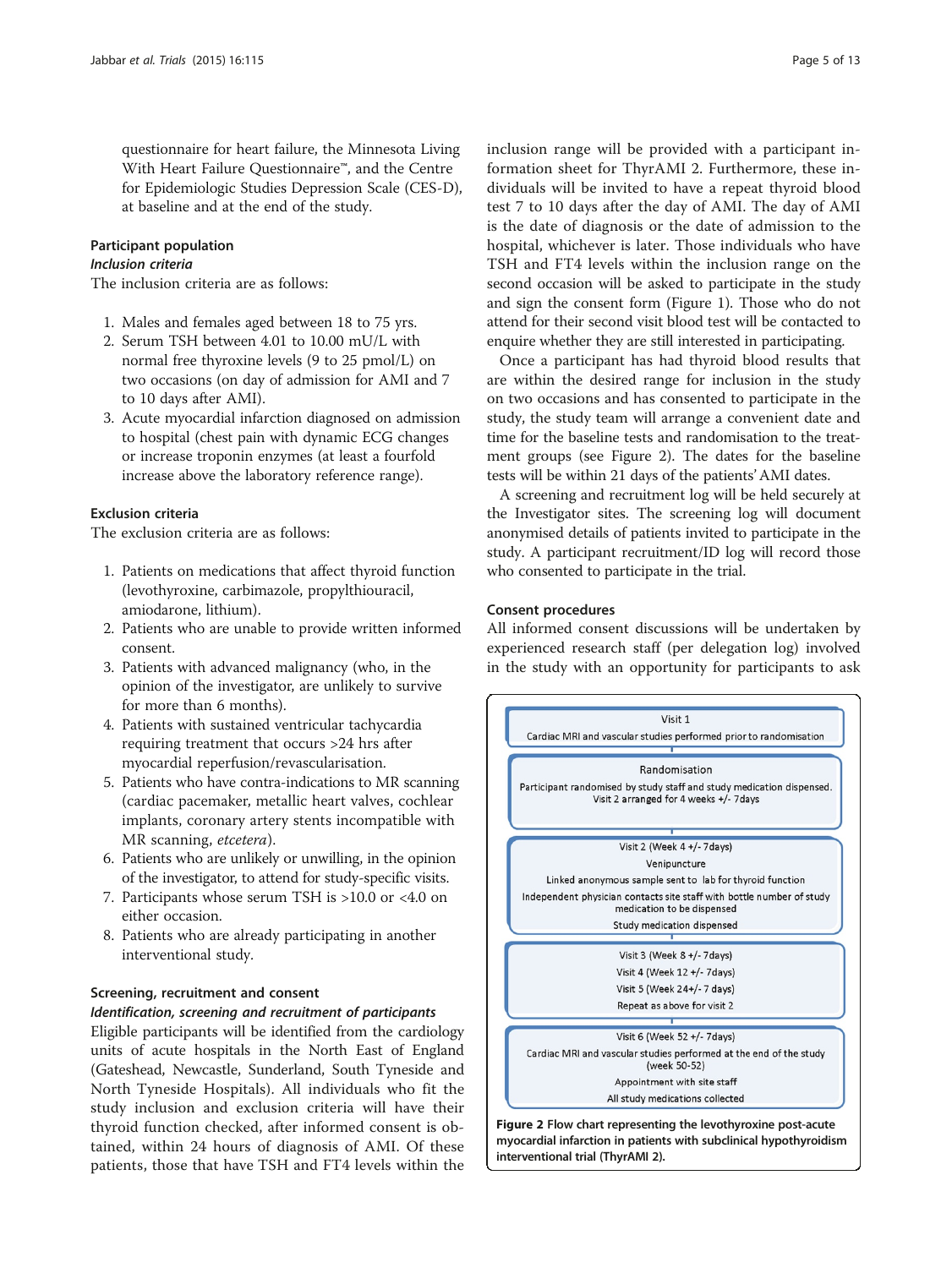any questions. Following receipt of information about the study (that is, provision of the study invitation pack), participants will be given reasonable time to decide whether or not they would like to participate. Those wishing to take part will provide written informed consent by signing and dating the study consent form and initialling the relevant sections, which will be witnessed and dated by a member of the research team with documented, delegated responsibility to do so. Written informed consent will always be obtained prior to any study specific procedures or investigations, including those necessary to confirm eligibility or arranging any study-specific visits.

The original signed consent form will be retained in the Investigator Site File, with a copy in the relevant clinical notes and a copy provided to the participant. The participant will specifically consent to their GP being informed of their participation in the study. The right to refuse to participate without giving reasons will be respected.

The information sheet and consent form for the study will be available only in English. Interpreters will be arranged for all visits of participants who require them either for verbal translation or for deaf participants wishing to take part in the study, via local NHS arrangements. Qualified interpreters will be used to explain the consent form and information sheet, and great priority will be placed on finding the most direct communication. Participants who lack capacity to consent for themselves will be excluded from the study.

#### Intervention

Levothyroxine (LT4) will be used to achieve a target TSH level of 0.4 to 2.5 mU/L.

#### Control

A placebo will serve as the control.

#### Randomisation

Participants will be randomised using a computerised randomisation algorithm, stratified by type of MI (NSTEMI versus STEMI), in a 1:1 ratio to levothyroxine therapy or placebo (as container or bottle numbers), starting within 21 (+/− 7) days of the AMI (date of diagnosis or the date of admission to hospital, whichever is later). In addition, investigators will be unaware of allocation and will be blinded to treatment groupings. Randomisation will be administered centrally via Newcastle Clinical Trials Unit using a secure password-protected web-based system.

#### Blinding

Assignment to either the LT4 or placebo arm will be blinded to the participant as well as study team (doubleblind). Code break envelopes will be available at the pharmacy at each site.

Study medication will be prescribed by the study team at each site using a trial-specific prescription (documenting the required IMP pack number), and dispensed according to local pharmacy practice. Independent study physicians, who will be unblinded, will adjust study drug dose as per protocol. The relevant pharmacy will hold a corresponding list allowing pharmacy staff to correlate IMP pack number with relevant packaged IMP dose for any particular IMP bottle, thus maintaining the double-blind.

At the final visit, the integrity of the blind will be assessed by asking the participants: "It is important for the interpretation of the results of the study that we ask you the following: Do you think you were taking LT4 or placebo? Why do you think this?"

#### Study medication

The LT4 medication (IMP) will be used within their licensed indications in this study [[29](#page-11-0),[30](#page-11-0)]. Nonetheless, since LT4 is being compared to a placebo, additional information is being gathered on the safety and efficacy, and manufacture will involve de-blistering/over-encapsulation; the placebo will be treated as an Investigational Medicinal Product (IMP) for the purpose of this study, and will be labelled and handled accordingly.

The study drug will be sourced, assembled and packaged by Newcastle Specials (Pharmacy Production Unit) at The Newcastle upon Tyne Hospitals NHS Foundation Trust, MIA (IMP) 17136. The LT4 to be used in this study will be generic Levothyroxine 25 mcg and 50 mcg tablets (Amdipharm Mercury Ltd). This will be purchased in blister packs.

The double-blind will be achieved by de-blistering and over-encapsulation, using a capsule filler of Lactose BP. For doses that are multiples of 50 mcg, we will overencapsulate Levothyroxine 50 mcg tablets; for the remaining 25 mcg, 75 mcg and 125 mcg dose increments, we will over-encapsulate Levothyroxine 25 mcg tablets. This ensures the capsule size is kept as small as possible for swallowing purposes (DB capsules Size A, colour: Swedish orange; manufacturer: Capsugel). Capsules will be re-packaged into an appropriate bottle container (polypropylene) and labelled.

As it is not feasible to predict in advance exactly how much IMP must be packaged per study dose, predictions will be based on known current doses as per routine clinical practice; production run(s) will generate surplus stock per IMP dose. The LT4 medication will have a shelf-life maximum of 24 months (less any reduction in expiry due to the shortest expiry date of blister packs purchased). The IMP should NOT be stored above 25 °C and must be stored in the original container to protect it from light and moisture, as per the clinical trial label. A temperature log will be maintained as per local pharmacy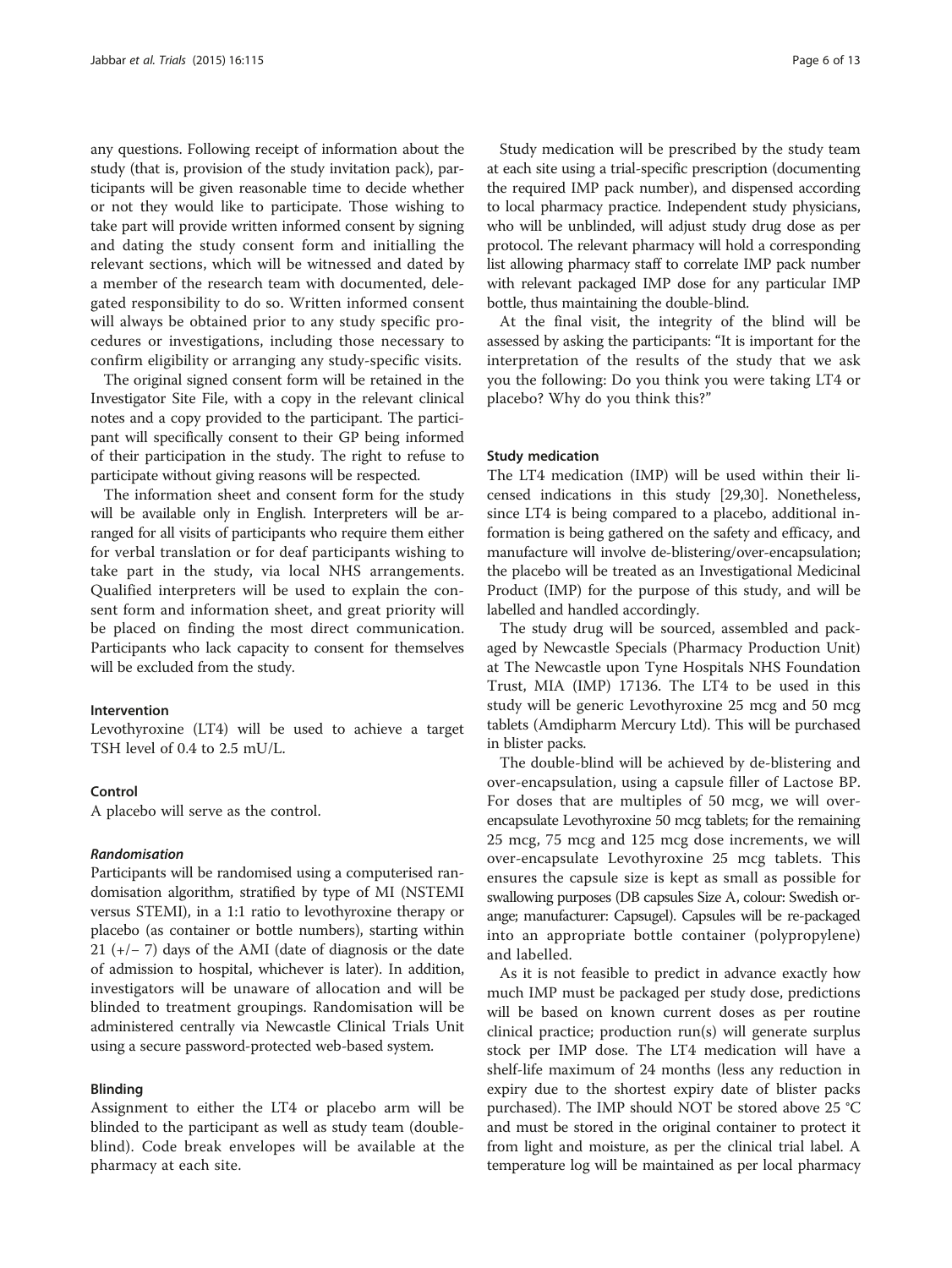procedures, and appropriate IMP storage will be guaranteed until the IMP arrives in patient possession.

The side effects of LT4 (25 mcg and 50 mcg) are well known and documented [[29](#page-11-0),[30](#page-11-0)]. The total daily dose provided to each participant will be between 25 mcg and 150 mcg.

#### Administration of the study drug

Participants will be randomised to either LT4 or placebo to be taken orally once daily. This will be discussed at the time of consent and will be clear in the patient information sheet. Initial starting dose of LT4 will always be 25 mcg daily. To achieve the desired target TSH levels in the LT4-treated group (target TSH levels 0.4 to 2.5 mU/L), participants will have their TSH levels checked every 4 weeks and concomitant dose of their LT4 altered by 25 mcg daily, if required. The IMP will be provided as 5 week supplies of LT4 or matching placebo (dispensed separately at each visit), packaged into appropriate individual polypropylene bottles. The label on the bottle will not indicate details of the arm of the study to which the participant has been randomised. The label will instead contain a pack number, which will be the link to the relevant dose.

Study medication will be prescribed by the PI or coinvestigator at each site using a trial-specific prescription (documenting the required IMP pack number), and dispensed according to local pharmacy practice. Independent study physicians who will be unblinded will adjust study drug dose as per protocol. The relevant pharmacy will hold a corresponding list allowing the pharmacy staff to correlate the IMP pack number with relevant packaged IMP dose for any particular IMP bottle, thus maintaining the double-blind.

Participants will be informed of potential adverse reactions and advised to contact the relevant study team if required. A study-specific participant contact card will also be provided.

Once randomised, the participant will begin their study medication on Day 0.

At 4, 8, 12 and 24 weeks (+/− 7 days), serum TSH levels will be checked and LT4 doses adjusted as follows (the next bottle of IMP should be started at week 4, 8, 12, 24 +/− 7 days, respectively):

LT4 group:

TSH 0.4 to 2.5 mU/L: Continue LT4 at current dose once daily

TSH > 2.5 mU/L: LT4 increased by 25 mcg daily TSH < 0.4 mU/L: LT4 reduced by 25 mcg, or if already on 25 mcg daily (the lowest possible dose), then recheck TFTs in 4 weeks. If TSH is ≥0.4 mU/L then continue on current dose. Otherwise, if TSH continues to be <0.4 mU/L on the repeat blood test, then the participant will be withdrawn from the study.

Placebo group:

Individuals in this group will have a fresh bottle of IMP starting at 4, 8, 12, 24 +/- 7 days after blood tests to maintain the double blind.

LT4 treatment based on the above regimen will continue for a total of approximately 52 weeks at which point the final set of study specific assessments will be made (with a further follow-up phone call at approximately 53 weeks). If a participant in the placebo arm has a TSH >10 mU/L then their TFTs will be rechecked in 4 weeks. If, the TSH is  $\leq 10$  mU/L on the repeat test then the participant will continue with the study and, if, the TSH continues to be >10 mU/L then the participant will be withdrawn from the study. At the final visit, participants on each arm of the study will stop their IMP and will be referred back to their GP to have their thyroid function checked in 6 to 12 weeks. The GP and the patient will be encouraged to discuss whether there is a need to commence LT4 therapy in these individuals based on the clinical situation. The GP letter (sent once the participant is randomised) and the GP follow-up letter (sent after each participant completes their IMP) outlines the suggestion to recheck TSH levels at 6to 12 weeks for each participant once they have completed their IMP.

At the end of each visit, participants will be asked to return any surplus study drug in the original packaging to the study team, who will verify and document compliance. All unused study medication and packaging will be sent to the local pharmacy for documentation and destruction as per local policy (following appropriate reconciliation by the Trial Manager). Documentation of prescribing, dispensing and return of study medication shall be maintained for study records.

#### Data collection and outcome assessments

The schedule of events for ThyrAMI 2 is shown below in Table [1.](#page-7-0)

#### Data handling and record keeping

Medical information obtained at each visit will be recorded in the subject's medical notes or other source documentation in real time. Data will be collected and entered into a secure, validated clinical data management system (MACRO), by an authorised member of the research study team. The data management system will be 21 CRF Part 11 compliant. Data for each visit will be entered by relevant local staff at each site. The clinical data management system will be web based; allowing access to authorised staff via password protection. Data will be handled, computerised and stored in accordance with the Data Protection Act 1998. No participant identifiable data will leave the study site (CRFs will identify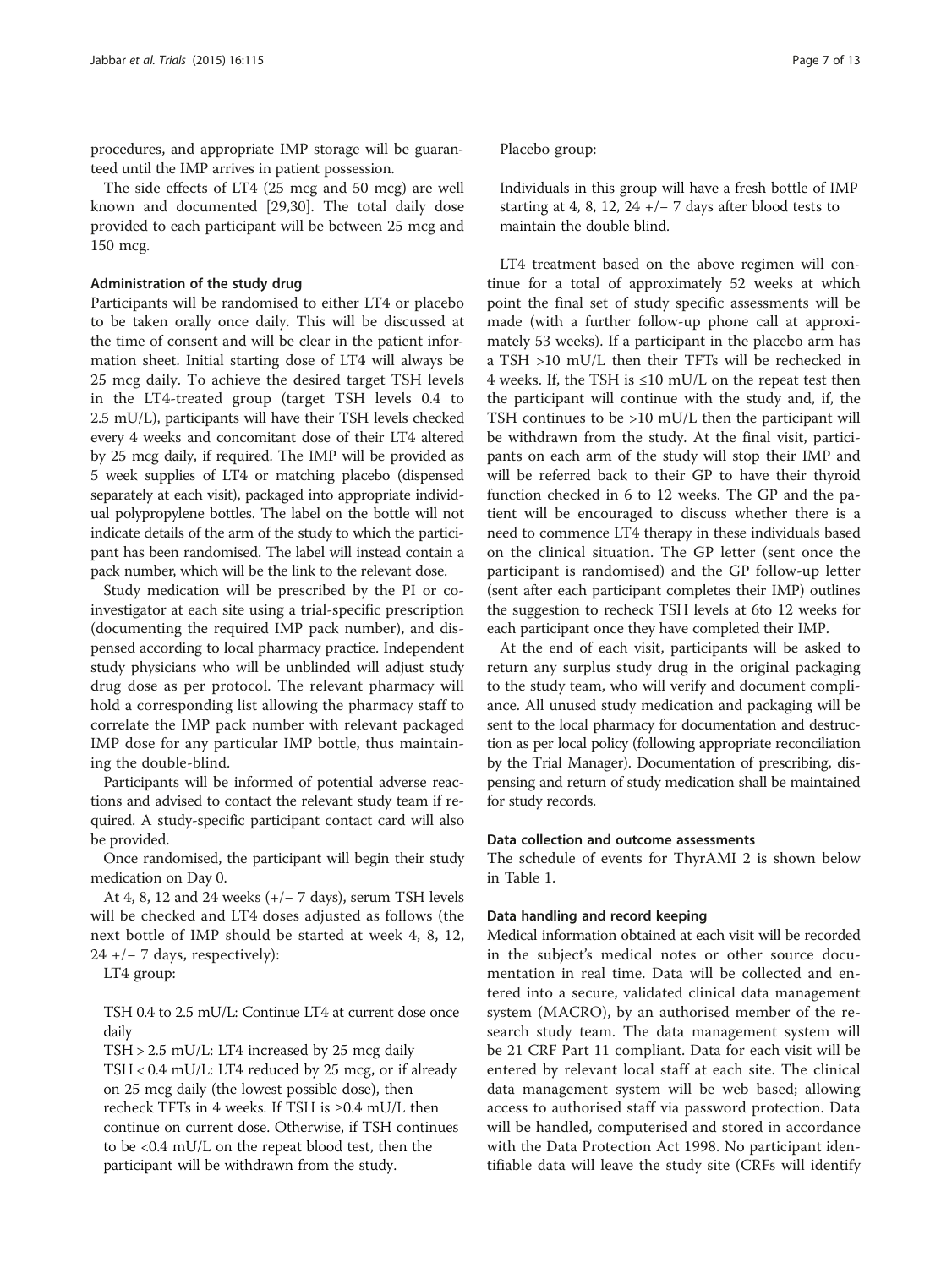#### <span id="page-7-0"></span>Table 1 Schedule of events for ThyrAMI 2

|                                                                                                             | Pre-screening                | <b>Baseline</b>             |          | Randomisation follow-up |                    |                                     |                                       |                    |                               |                |                               |
|-------------------------------------------------------------------------------------------------------------|------------------------------|-----------------------------|----------|-------------------------|--------------------|-------------------------------------|---------------------------------------|--------------------|-------------------------------|----------------|-------------------------------|
| <b>VISIT</b>                                                                                                |                              | 1A                          | 1B 1C    |                         | $\overline{2}$     | 3                                   | 4                                     | 5                  | 6A 6B 6C 7                    |                |                               |
| assessments                                                                                                 | Within 24<br>hours<br>of AMI | 7 to 10<br>days<br>post AMI | Day 0    |                         | $(+/- 7)$<br>days) | Week 4 Week 8<br>$(+/- 7)$<br>days) | Week 12 Week 24<br>$(+/- 7)$<br>days) | $(+/- 7)$<br>days) | Week 52<br>$(+/- 7)$<br>days) |                | Week 53<br>$(+/- 7)$<br>days) |
| Identification and initial<br>approach (including<br>provision of PIS)                                      | X                            |                             |          |                         |                    |                                     |                                       |                    |                               |                |                               |
| Eligibility criteria checked                                                                                | Χ                            |                             |          |                         |                    |                                     |                                       |                    |                               |                |                               |
| Written informed consent‡                                                                                   |                              | Χ                           |          |                         |                    |                                     |                                       |                    |                               |                |                               |
| Physical examination<br>(height ****, weight,<br>BP, pulse)                                                 |                              | Χ                           |          |                         |                    |                                     |                                       |                    |                               | $\times$       |                               |
| Venepuncture                                                                                                |                              | $X^*$                       |          |                         | $X^{**}$           | $X^{**}$                            | $X^{**}$                              | $X^{**}$           |                               | $\mathsf{X}^*$ |                               |
| Clinical history (medical<br>history, medication list)                                                      |                              | Χ                           |          |                         |                    |                                     |                                       |                    |                               |                |                               |
| Questionnaires (SF12,<br>MLWHFQ, CES-D)<br>completed                                                        |                              | Χ                           |          |                         |                    |                                     |                                       |                    |                               | $\mathsf X$    |                               |
| Safety checks (ECG, pulse<br>oximetry and NYHA<br>assessment                                                |                              | Χ                           |          |                         | $\times$           | $\times$                            | $\times$                              | $\times$           |                               | X              |                               |
| Cardiac MRI                                                                                                 |                              |                             | $\times$ |                         |                    |                                     |                                       |                    | $\mathsf X$                   |                |                               |
| EndoPat, Badimon<br>chamber, VerifyNow<br>and TEG analysis                                                  |                              |                             | Χ        |                         |                    |                                     |                                       |                    | Χ                             |                |                               |
| Randomisation (after<br>written informed<br>consent obtained)<br>and study drug<br>dispensation             |                              |                             |          | $\times$ #              |                    |                                     |                                       |                    |                               |                |                               |
| Study medication<br>prescribed and<br>dispensed (following<br>LT4 dose assessment<br>at visits 2 to 5 only) |                              |                             |          |                         | $\times$           | X                                   | $\times$                              | $\mathsf X$        |                               |                |                               |
| Study medication<br>compliance checks                                                                       |                              |                             |          |                         | $\mathsf X$        | X                                   | Χ                                     | $\mathsf X$        |                               | $\mathsf X$    |                               |
| Concomitant medication                                                                                      |                              |                             |          |                         | $\times$           | X                                   | X                                     | X                  |                               | Χ              |                               |
| Adverse events                                                                                              |                              |                             |          |                         | Χ                  | Χ                                   | Χ                                     | Χ                  |                               | Χ              | Χ                             |
| Serious adverse events                                                                                      |                              |                             |          |                         | Χ                  | Χ                                   | Χ                                     | Χ                  |                               | Χ              | Χ                             |

X\* 20 ml blood: TSH, FT4, FT3, TPO antibodies, Total cholesterol, HDL, Triglycerides, serum BNP, endothelial markers (10 ml gel/gold tube and 10 ml EDTA/purple tube). X\*\* 5 ml blood: TSH, FT4, FT3 only (gel/gold tube).

Height \*\*\*\*: To be measured at baseline visit only (or could be self-reported if apparatus not available; for example at participant's home). ǂ After full discussion and answering any questions.

List of Abbreviations:

BP, blood pressure; BTF, British Thyroid Foundation; CES-D, Centre for Epidemiologic Studies Depression Scale; ECG, electrocardiogram; LT4, levothyroxine; MLWHFQ, Minnesota Living With Heart Failure Questionnaire; MRI, magnetic resonance imaging; NYHA, New York Heart Association; PIS, patient information sheet (s); SF12, short-form health survey; TEG, thromboelastography.

participants by initials, date of birth and unique patient number only). Strict confidentiality will be ensured while dealing with patient-sensitive data in accordance with the Caldicott Guardian's recommendations (applications will be made to the relevant Caldicott Guardian for use of NHS patient data).

All study data will be held in strict confidence by the investigators/research team. Data and documents will be stored in locked cupboards. A confidential list of trial identifiers and corresponding patient identifying details will be held at site in a locked cupboard by the Principal Investigator. The quality and retention of study data will be the responsibility of the CI. All study data will be retained in accordance with the latest Directive on GCP (2005/28/EC) and local policy.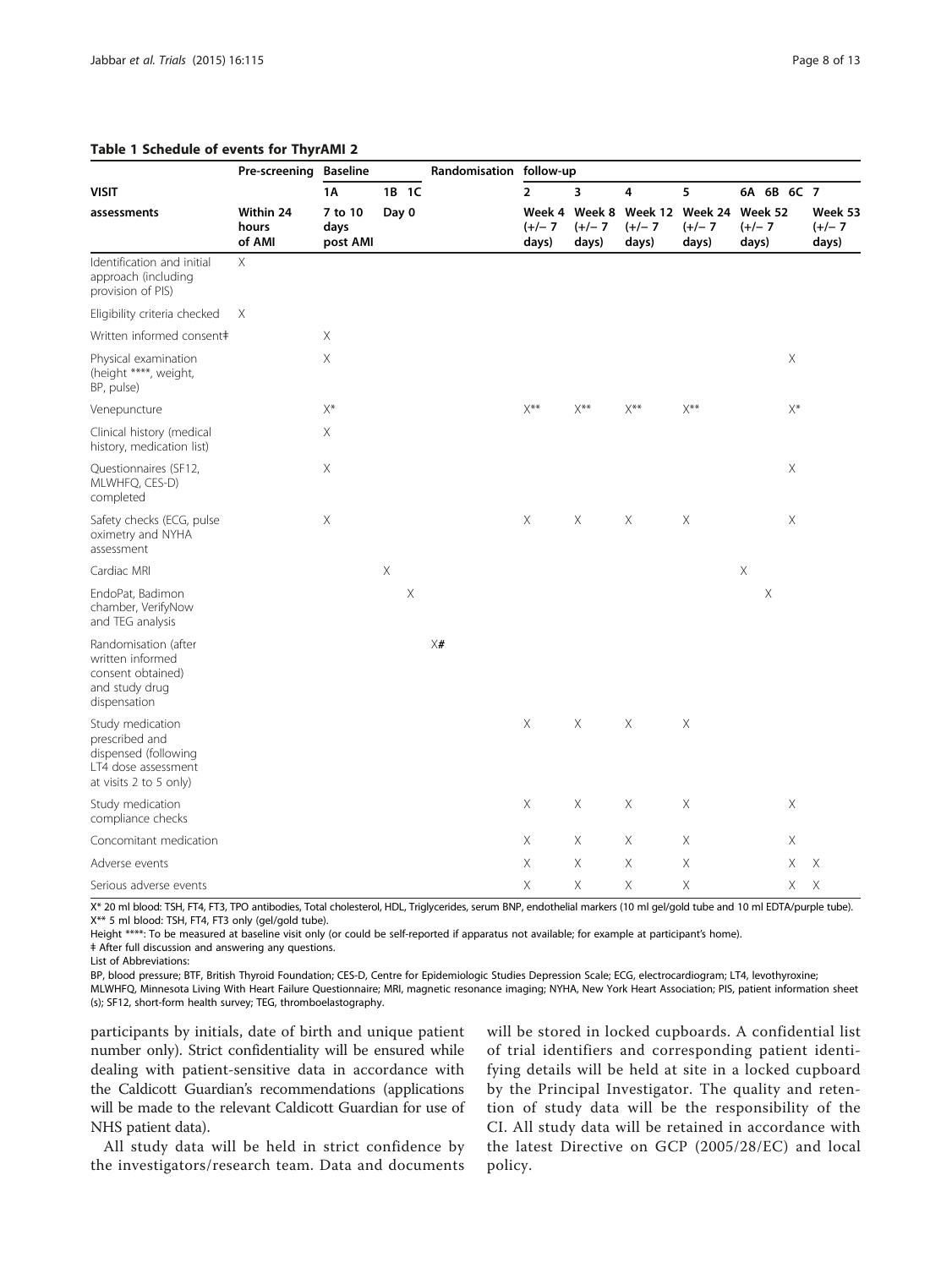# Submission of accrual data to the United Kingdom Clinical Research Network

This study will apply for adoption to the NIHR CRN Portfolio. Accrual data will be submitted on a monthly basis, by a delegated member of staff at the Newcastle Clinical Trials Unit, in accordance with NIHR CRN guidelines.

# Statistical considerations for ThyrAMI 2 Sample size

Left ventricular ejection fraction (LVEF) is considered to be the strongest predictor for adverse outcomes after an acute myocardial infarction (AMI). Previous randomised trials in patients with acute myocardial infarction that showed reduced mortality and morbidity demonstrated concurrent absolute differences in LVEF of 3 percentage points or more [[31](#page-11-0)[,32](#page-12-0)]. Therefore, we considered this to be a feasible and clinically important difference. The sample size calculation is based on the assumption that impact of the intervention will be assessed using analysis of covariance and uses the method described by Frison and Pocock (1992) as implemented in the sampsi procedure in Stata 13 [\[33](#page-12-0)].

The ThyrAMI 2 study is designed with 90% power to detect an overall difference of 3% in LVEF between the two groups (3% improvement in the placebo group and 6% in the LT4 group) 12 months after AMI, at a two-sided significance level of 5%. The SD of the effect measure is estimated to be a broad 6% [[34\]](#page-12-0). Using ANCOVA (differences in change in EF from baseline between placebo and LT4 taking into account variability in the baseline with correlation between baseline and follow-up of 0.75), we calculate that 47 patients would need to be enrolled in each group, allowing for a 10% drop-out.

#### Sampling and recruitment

A feasibility analysis showed that approximately 150 patients per month are admitted to two coronary care units in the northeast. Based on our previous study, we anticipate that 10 to 17% of these patients will have SCH [[18](#page-11-0)]. If 50% of these patients will consent to participate in the trial, we will complete recruitment in 12 months at 8 participants per month.

#### Statistical analysis

The primary analysis will be an *intention to treat* analysis of change in LVEF before and after levothyroxine therapy. The dependent variable will be LVEF at follow-up; baseline LVEF will be included as a covariate. Residual errors will be assumed to have a normal error distribution. The difference between patients randomised to LT4 and placebo will be fit as a fixed effect. Model assumptions will be checked, and if necessary, transformations of the dependent variable will be considered. A secondary per protocol analysis of change in LVEF before and after levothyroxine therapy will also be performed. Both primary and secondary outcomes will be measured at baseline (prior to start of the interventional medication as well as at 52 weeks (end of study). Change in secondary outcomes between the LT4 and placebo groups will be compared using analysis of covariance. Variables that are not normally distributed will be transformed prior to parametric analyses.

# Compliance and withdrawal Assessment of compliance

Compliance with study medication (IMP) will be assessed and documented by the research team by checking and recording the number of returned capsules at each visit. This allows any issues to be addressed immediately with the participant. Compliance will be classed as good if between 80 to 100%. The local pharmacy will also document all unused study medication/packaging prior to appropriate reconciliation by the Trial Manager.

# Withdrawal of participants

Participants have the right to withdraw from the study at any time for any reason without giving a reason. The investigator also has the right to withdraw patients from the study drug in the event of inter-current illness, adverse events, serious adverse events, suspected unexpected serious adverse reactions, protocol violations, administrative reasons or other reasons.

Should a participant decide to withdraw from the study, their wishes will be respected. These participants will be asked to complete a "confirmation of withdrawal" form to document their decision. However, for participants that withdraw due to reasons other than related to tolerance of MR scanning, they would be offered the chance to have the primary outcome assessment (cardiac MR imaging) performed at the time of withdrawal.

Participants who have serum TSH <0.4 or >10.0 mU/L on two separate occasions at least 4 weeks apart whilst on study drug will be withdrawn from the study due to safety reasons. For study participants who withdraw from the study, a replacement eligible participant will be recruited, if the study is still recruiting.

#### Monitoring, quality control and assurance

The study will be managed by the Chief Investigator, Research Nurse and through NCTU. The Trial Management Group (TMG) will include the Chief Investigator, Trial Statistician, Trial Manager and Research Nurse.

The Principal Investigators will be responsible for conducting the study day-to-day at the site.

The Chief Investigator, Research Nurse and NCTU will provide day-to-day support for the sites and provide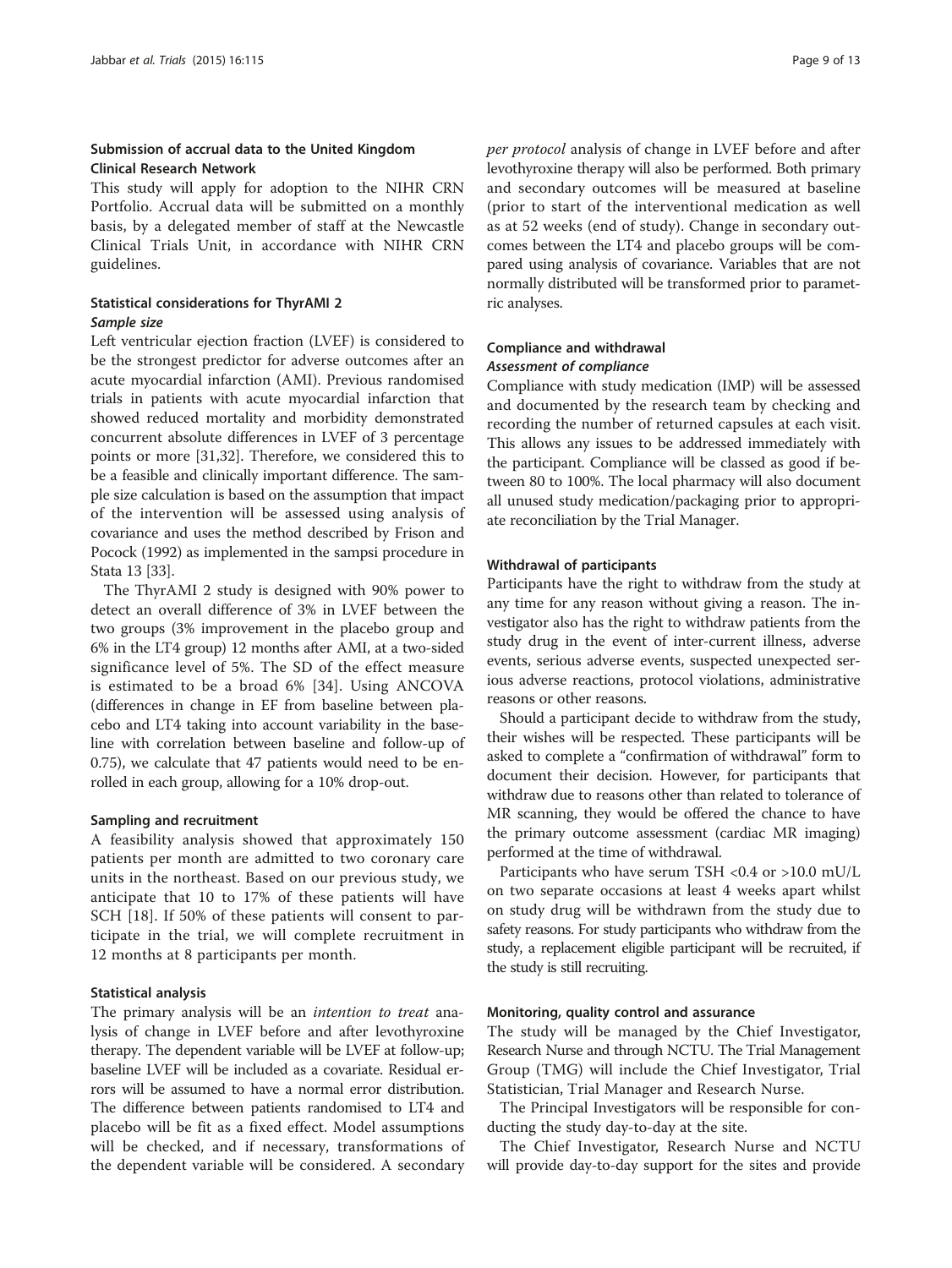training through a site initiation visit and routine monitoring visits.

Quality control will be maintained through adherence to Newcastle Biomedicine Clinical Research Platforms SOPs, study protocol, the principles of GCP, research governance and clinical trial regulations.

An independent Data Monitoring and Ethics Committee (DMEC) comprising independent team members: chair, local expert and statistician will be convened to undertake independent review. The purpose of this committee will be primarily to monitor safety endpoints. The committee will meet at least twice a year after recruitment commences to identify any safety issues.

A Trial Steering Committee (TSC) chaired by an independent lay expert will be established to provide overall supervision of the trial. The TSC will meet at least yearly. At the request of the TSC, interim meetings, in person or by teleconference, will be organised. Any major trial issues may need to be dealt with between meetings, by phone or by email.

Monitoring of study conduct and data collected will be performed by a combination of central review and site monitoring visits to ensure the study is conducted in accordance with GCP and with adherence to the Trial Monitoring Plan, which will be agreed on with the Sponsor. Study site monitoring will be risk-based and will be undertaken by NCTU. The main areas of focus will include consent, serious adverse events, essential documents in study files and drug accountability and management.

Site monitoring plan is likely to include the following:

- 1. All original consent forms will be reviewed. The presence of a copy in the participant hospital notes will be confirmed for a percentage of participants.
- 2. All original consent forms will be compared against the study participant identification list.
- 3. All reported serious adverse events will be verified against treatment notes/medical records.
- 4. The presence of essential documents in the investigator site file and study files will be checked.
- 5. Source data verification for a selection of data/ participants entered into the study (for example, primary endpoint data and eligibility data).
- 6. Drug accountability and management will be checked.
- 7. Central monitoring will include:
- 8. All applications for study authorisations and submissions of progress/safety reports will be reviewed for accuracy and completeness, prior to submission.
- 9. All documentation essential for study initiation will be reviewed prior to site authorisation.

All monitoring findings will be reported and followed up in a timely manner.

The study may be subject to inspection and audit by designated staff from the Gateshead Health NHS Foundation Trust under their remit as Sponsor, and other regulatory bodies to ensure adherence to GCP. The investigator (s)/institutions will permit trial-related monitoring, audits, REC review and regulatory inspection(s), providing direct access to source data/documents. The study's Patient Information Sheets and consent forms will make it clear that this level of access to records is required.

#### Pharmacovigilance

The safety of LT4 in this study will be evaluated by examining the occurrences of all adverse events, adverse drug reactions, unexpected adverse reactions, serious adverse reactions or suspected unexpected serious adverse reactions as defined by the Medicines for Human Use (Clinical Trials) Regulations [[35](#page-12-0)]. The relationship and expectedness of the adverse event or reaction (causality) will be assessed by the site investigator and relayed to the chief investigator who, on behalf of the sponsor (Gateshead Health NHS Foundation Trust), will notify the regulatory bodies, the Medicines and the Healthcare Products Regulatory Agency (MHRA) and the research ethics committee (REC), within 7 days for fatal and life-threatening events and 15 days for non-life-threatening events. All study investigators will be notified.

Most adverse events and adverse drug reactions that occur in this study, whether they are serious or not, will be expected treatment-related toxicities due to the drugs used in this study. For a full list of expected undesirable effects of Levothyroxine, please refer to the relevant Summaries of Product Characteristics [\[29,30\]](#page-11-0).

We do not anticipate adverse effects of LT4. Nevertheless, safety of participants is of paramount importance, and therefore, LT4 dose will be commenced at a small dose (25 mcg daily) and the dose increased every 4 weeks by 25 mcg daily until the serum TSH is within the required range. Safety measures (ECG, symptoms of heart failure, and pulse oximetry) will be assessed at visits 2 to 6. If severe hypothyroidism develops (TSH >10 mU/L with low FT4 levels), then symptoms including fatigue, weight gain and poor memory may develop. For such individuals, we will recheck TFT in 7 days. If serum TSH remains above 10 mU/L, then such patients will be withdrawn from the study. In addition, we will assess the health of participants via a health status questionnaire. Participants will also be provided with a helpline number in case they experience any problems.

For purposes of this protocol:

- 1. All non-serious adverse events will be recorded at the follow-up visits 2 to 6.
- 2. Any serious adverse events will be recorded throughout the duration of the trial until week  $52 (+/- 3$  days).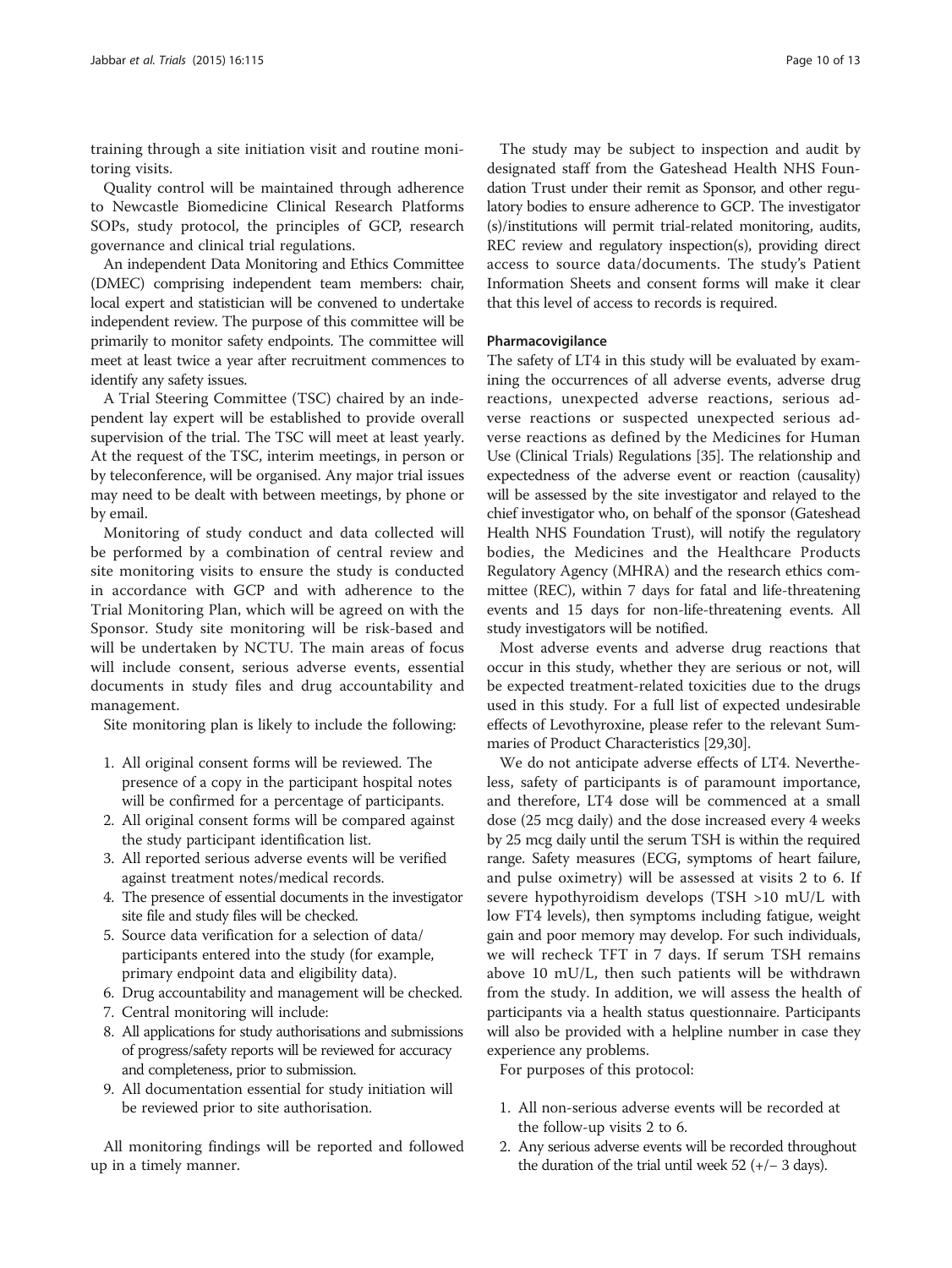- 3. Serious adverse events exclude any pre-planned hospitalisations (for example, elective surgery) not associated with clinical deterioration.
- 4. Serious adverse events exclude routine treatment or monitoring of the studied indication (that is, hypothyroidism), not associated with any deterioration in condition.
- 5. Serious adverse events exclude elective or scheduled treatment for pre-existing conditions that did not worsen during the study.

# Confidentiality

Personal data will be regarded as strictly confidential. To preserve anonymity, any data leaving the site will identify participants by their initials, date of birth and a unique patient number only. The study will comply with the Data Protection Act, 1998, and Caldicott guidelines. All study records and Investigator Site File(s) will be kept at site in a locked filing cabinet with restricted access. The Trial Master File will be held at Newcastle Clinical Trials Unit in a locked filing cabinet with restricted access.

All laboratory samples (sent for analysis to the Department of Clinical Biochemistry, Gateshead Health NHS Foundation Trust) will be labelled with a unique patient number, initials and date of birth (linked in anonymised form), with the centre number and visit number and date/time of sample.

#### Ethics and regulatory issues

The conduct of this study will be in accordance with the recommendations for physicians involved in research on human subjects adopted by the 18th World Medical Assembly, Helsinki 1964 and later revisions.

Favourable ethical opinion from an appropriate Research Ethics Committee (NRES Committee North East - Sunderland, 14/NE/0151) and Clinical Trial Authorisation from the Medicines and Healthcare Product Regulatory Agency has already been obtained. The approving R&D committees include the following: The Newcastle upon Tyne Hospitals NHS Foundation Trust, Gateshead Health NHS Foundation Trust, City Hospitals Sunderland NHS Foundation Trust and Northumbria Healthcare NHS Foundation Trust. All local approvals will be obtained before recruitment commences at each site. The Study Coordination Centre will require a written copy of local approval documentation before initiating each centre and accepting participants into the study.

# **Discussion**

Acute myocardial infarction (AMI) and its related complications represent a major public health problem. Despite improvements in reperfusion therapy, the 2020 World Health Organisation projections view the high incidence of post-ischaemic heart failure as the most

important cause of morbidity and mortality [[36](#page-12-0)]. Limitation of infarct size extent and recovery of dysfunctional contractile segments are the key elements for preventing post-ischaemic left ventricular remodelling. Therefore, despite research into new reperfusion strategies, a new perspective involves studying mechanisms by which myocytes can self-protect at times of stress, which can prevent irreversible cell death. In this regard, thyroid hormones are increasingly being recognised as significant players in the pathogenesis and the recovery and repair period of AMI [\[36,37\]](#page-12-0).

Even mild hypothyroidism, known as subclinical hypothyroidism, is associated with worse cardiovascular outcomes. The prevalence of SCH is higher than that of type 2 diabetes mellitus (5-10%) and is more common in women and the elderly [[4,](#page-11-0)[38](#page-12-0)]. Small intervention trials of levothyroxine in SCH have shown improvement in left ventricular function, vascular endothelial function and atherogenic lipid particles [[8\]](#page-11-0). The Cardiovascular Health Study showed that SCH participants who were treated with levothyroxine had a 72% reduction in heart failure events [\[14](#page-11-0)]. Thus, even mild hypothyroidism following AMI could be an important marker for poor outcome. No clinical trial has assessed outcomes of SCH in myocardial infarction and whether treating this state can improve outcomes by increasing left ventricular function, reducing thrombogenesis, improving endothelial function and quality of life. Therefore ThyrAMI 1 and ThyrAMI 2 will be the first trials investigating SCH in myocardial infarction to give a better insight into whether thyroid hormone levels are a key target for improving cardiovascular outcomes.

# Trial status

The study received National Health Service (NHS) ethics approval on 28 May 2014 (NRES Committee North East - Sunderland), MHRA approval on 30 October 2014, and NHS Trust R&D governance approvals are awaited. Recruitment will commence on 22 December 2014 and proceed until May 2016. Results will be submitted for publication in 2017.

#### Abbreviations

ADR: adverse drug reaction; AMI: acute myocardial infarction; BP: blood pressure; BTF: British Thyroid Foundation; CES-D: Centre for Epidemiologic Studies Depression Scale; CI: chief investigator; CRF: clinical research facility; CRF: clinical research form; CRN: clinical research network; CTA: clinical trial authorisation; ctIMP: clinical trial of an investigational medicinal product; DMEC: data monitoring and ethics committee; ECG: electrocardiogram; FT4: free thyroxine; FT3: free triiodothyronine; GCP: good clinical practice; GP: general practitioner; HDL: high-density lipoprotein; HTA: health technology assessment; IMP: investigational medicinal product; LT4: levothyroxine; LV: left ventricular, MHRA, medicines and healthcare products regulatory agency; MLWHFQ: Minnesota Living With Heart Failure Questionnaire; MRI: magnetic resonance imaging; NIHR: National Institute for Health Research; NYHA: New York Heart Association; PI: principal investigator; PIS: patient information sheet (s); QoL: quality of life; R&D: research and development; RCT: randomised controlled trial; REC: research ethics committee; SCH: subclinical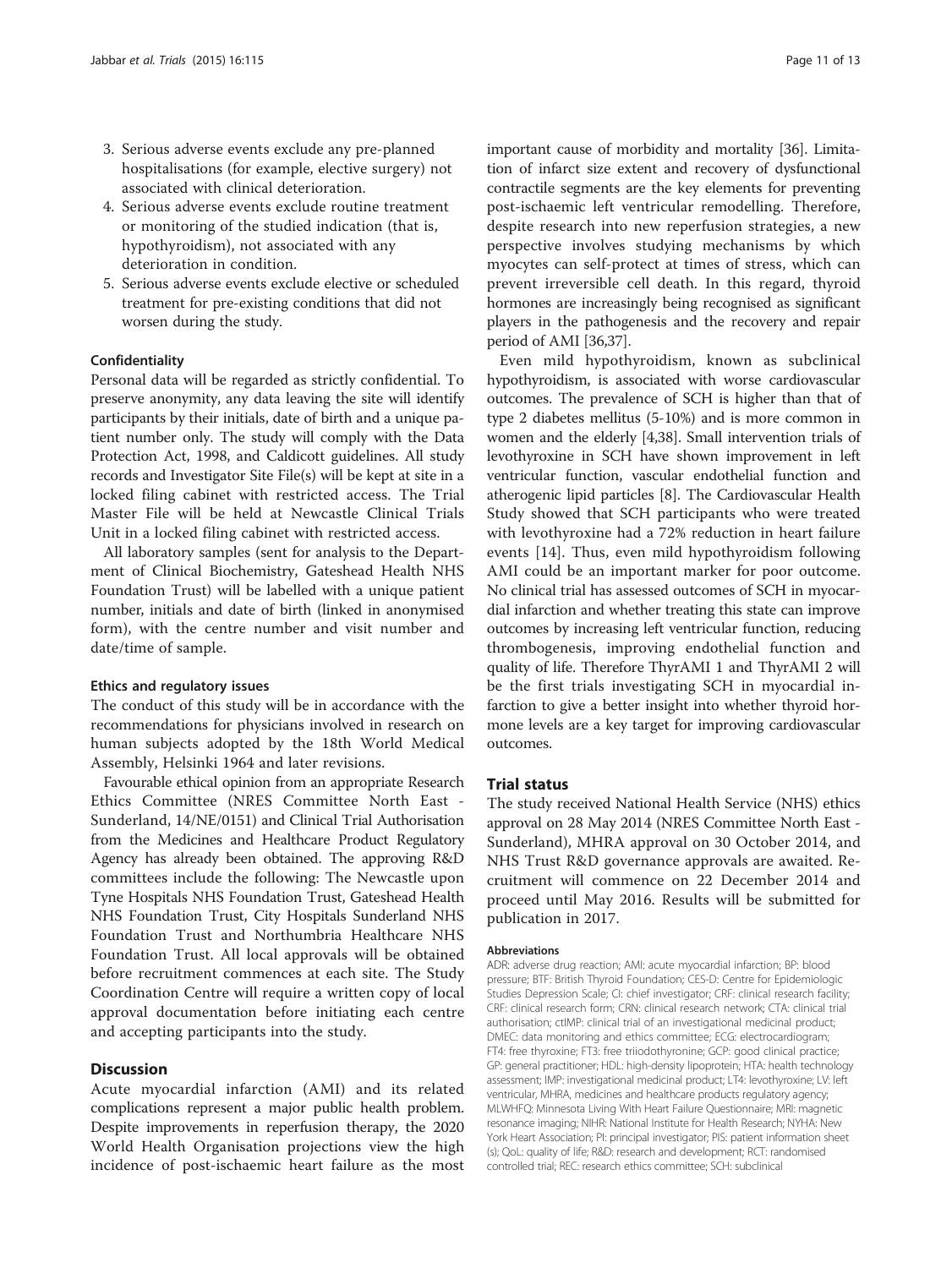<span id="page-11-0"></span>hypothyroidism; SF12: short-form health survey; SOP: standard operating procedure; TEG: thromboelastography; TMG: trial management group; TPO: thyroid peroxidase antibody; TSC: trial steering committee; TSH: thyroid stimulating hormone.

#### Competing interests

The authors declare that they have no competing interests.

#### Authors' contributions

SR is the chief investigator, conceived the study and led on protocol development and grant acquisition. SP and AZ are co-investigators for the study. AJ wrote this manuscript and approved the final version for publication. LI is the clinical research nurse for the study. SR, SP, AZ and LI contributed to the protocol development, study approvals and study literature. All authors have commented upon drafts of the manuscript and have read and approved the final manuscript.

#### Acknowledgements

We would like to thank the following for their contribution: 1) Lee Munro, Trial Manager, and Jennifer Wilkinson, Senior Trial Manager, Newcastle Clinical Trials Unit, for their help in overall trial management 2) Julie Doughty, Newcastle Clinical Trials Unit, for helping in database support 3) Yan Hunter-Blair and Anne Black, Newcastle Pharmacy Production Unit. who facilitated drug procurement, over-encapsulation and advised and assisted with all other pharmacy arrangements

This report is independent research supported by the National Institute for Health Research Career Development Fellowship CDF - 2012 - 05 - 231. The views expressed in this publication are those of the author(s) and not necessarily those of the NHS, the National Institute for Health Research or the Department of Health.

#### Author details

<sup>1</sup>Institute of Genetic Medicine, Newcastle University, Central Parkway, Newcastle upon Tyne NE1 3BZ, UK. <sup>2</sup>Department of Endocrinology, Gateshead Health NHS Foundation trust, Sheriff Hill, Gateshead NE9 6SX, UK. <sup>3</sup> Endocrine Unit, Newcastle upon Tyne Hospitals NHS foundation trust, Queen Victoria Road, Newcastle upon Tyne NE1 4LP, UK. <sup>4</sup>Department of Cardiology, Newcastle upon Tyne Hospitals NHS Foundation Trust, Freeman Road, NE7 7DN Newcastle upon Tyne, UK. <sup>5</sup>Institute of Cellular Medicine, Newcastle University, Newcastle upon Tyne NE2 4HH, UK. <sup>6</sup>Newcastle University, Queen Elizabeth Hospital, Sheriff Hill, Gateshead NE9 6SX, UK.

#### Received: 18 December 2014 Accepted: 26 February 2015 Published online: 25 March 2015

#### References

- 1. Luengo-Fernandez R, Leal J, Gray A, Petersen S, Rayner M. Cost of cardiovascular diseases in the United Kingdom. Heart. 2006;92:1384–9.
- 2. Klein I, Ojamaa K. Thyroid hormone and the cardiovascular system. N Engl J Med. 2001;344:501–9.
- 3. Hak AE, Pols HA, Visser TJ, Drexhage HA, Hofman A, Witteman JC. Subclinical hypothyroidism is an independent risk factor for atherosclerosis and myocardial infarction in elderly women: the Rotterdam Study. Ann Intern Med. 2000;132:270–8.
- 4. Walsh JP, Bremner AP, Bulsara MK, O'Leary P, Leedman PJ, Feddema P, et al. Subclinical thyroid dysfunction as a risk factor for cardiovascular disease. Arch Intern Med. 2005;165:2467–72.
- 5. Razvi S, Weaver JU, Vanderpump MP, Pearce SH. The incidence of ischemic heart disease and mortality in people with subclinical hypothyroidism: reanalysis of the Whickham Survey cohort. J Clin Endocrinol Metab. 2010;95:1734–40.
- 6. Parle JV, Maisonneuve P, Sheppard MC, Boyle P, Franklyn JA. Prediction of all-cause and cardiovascular mortality in elderly people from one low serum thyrotropin result: a 10-year cohort study. Lancet. 2001;358:861–5.
- 7. Cappola AR, Fried LP, Arnold AM, Danese MD, Kuller LH, Burke GL, et al. Thyroid status, cardiovascular risk, and mortality in older adults. Jama. 2006;295:1033–41.
- 8. Biondi B, Cooper DS. The clinical significance of subclinical thyroid dysfunction. Endocr Rev. 2008;29:76–131.
- 9. Iervasi G, Molinaro S, Landi P, Taddei MC, Galli E, Mariani F, et al. Association between increased mortality and mild thyroid dysfunction in cardiac patients. Arch Intern Med. 2007;167:1526–32.
- 10. Molinaro S, Iervasi G, Lorenzoni V, Coceani M, Landi P, Srebot V, et al. Persistence of mortality risk in patients with acute cardiac diseases and mild thyroid dysfunction. Am J Med Sci. 2012;343:65–70.
- 11. Pantos C, Mourouzis I, Galanopoulos G, Gavra M, Perimenis P, Spanou D, et al. Thyroid hormone receptor alpha1 downregulation in postischemic heart failure progression: the potential role of tissue hypothyroidism. Horm Metab Res. 2010;42:718–24.
- 12. Pingitore A, Chen Y, Gerdes AM, Iervasi G. Acute myocardial infarction and thyroid function: new pathophysiological and therapeutic perspectives. Ann Med. 2012;44:745–57.
- 13. Pantos C, Mourouzis I, Cokkinos DV. New insights into the role of thyroid hormone in cardiac remodeling: time to reconsider? Heart Fail Rev. 2011;16:79–96.
- 14. Rodondi N, Bauer DC, Cappola AR, Cornuz J, Robbins J, Fried LP, et al. Subclinical thyroid dysfunction, cardiac function, and the risk of heart failure. The Cardiovascular Health study. J Am Coll Cardiol. 2008;52:1152–9.
- 15. Biondi B, Fazio S, Palmieri EA, Carella C, Panza N, Cittadini A, et al. Left ventricular diastolic dysfunction in patients with subclinical hypothyroidism. J Clin Endocrinol Metab. 1999;84:2064–7.
- 16. Monzani F, Di Bello V, Caraccio N, Bertini A, Giorgi D, Giusti C, et al. Effect of levothyroxine on cardiac function and structure in subclinical hypothyroidism: a double blind, placebo-controlled study. J Clin Endocrinol Metab. 2001;86:1110–5.
- 17. Ripoli A, Pingitore A, Favilli B, Bottoni A, Turchi S, Osman NF, et al. Does subclinical hypothyroidism affect cardiac pump performance? Evidence from a magnetic resonance imaging study. J Am Coll Cardiol. 2005;45:439–45.
- 18. Viswanathan G, Balasubramaniam K, Hardy R, Marshall S, Zaman A, Razvi S. Blood thrombogenicity is independently associated with serum TSH levels in post-non-ST elevation acute coronary syndrome. J Clin Endocrinol Metab. 2014;99:E1050–4.
- 19. Pohost GM, Hung L, Doyle M. Clinical use of cardiovascular magnetic resonance. Circulation. 2003;108:647–53.
- 20. Chang SA, Chang HJ, Choi SI, Chun EJ, Yoon YE, Kim HK, et al. Usefulness of left ventricular dyssynchrony after acute myocardial infarction, assessed by a tagging magnetic resonance image derived metric, as a determinant of ventricular remodeling. Am J Cardiol. 2009;104:19–23.
- 21. Lucking AJ, Chelliah R, Trotman AD, Connolly TM, Feuerstein GZ, Fox KA, et al. Characterisation and reproducibility of a human ex vivo model of thrombosis. Thromb Res. 2010;126:431–5.
- 22. Feuring M, Wehling M, Burkhardt H, Schultz A. Coagulation status in coronary artery disease patients with type II diabetes mellitus compared with non-diabetic coronary artery disease patients using the PFA-100(R) and ROTEM(R). Platelets. 2010;21:616–22.
- 23. Barua RS, Sy F, Srikanth S, Huang G, Javed U, Buhari C, et al. Acute cigarette smoke exposure reduces clot lysis–association between altered fibrin architecture and the response to t-PA. Thromb Res. 2010;126:426–30.
- 24. Vita JA, Holbrook M, Palmisano J, Shenouda SM, Chung WB, Hamburg NM, et al. Flow-induced arterial remodeling relates to endothelial function in the human forearm. Circulation. 2008;117:3126–33.
- 25. Bonetti PO, Pumper GM, Higano ST, Holmes Jr DR, Kuvin JT, Lerman A. Noninvasive identification of patients with early coronary atherosclerosis by assessment of digital reactive hyperemia. J Am Coll Cardiol. 2004;44:2137–41.
- 26. Matsuzawa Y, Sugiyama S, Sugamura K, Nozaki T, Ohba K, Konishi M, et al. Digital assessment of endothelial function and ischemic heart disease in women. J Am Coll Cardiol. 2010;55:1688–96.
- 27. Hamburg NM, Keyes MJ, Larson MG, Vasan RS, Schnabel R, Pryde MM, et al. Cross-sectional relations of digital vascular function to cardiovascular risk factors in the Framingham Heart Study. Circulation. 2008;117:2467–74.
- 28. Rubinshtein R, Kuvin JT, Soffler M, Lennon RJ, Lavi S, Nelson RE, et al. Assessment of endothelial function by non-invasive peripheral arterial tonometry predicts late cardiovascular adverse events. Eur Heart J. 2010;31:1142–8.
- 29. EMC Mercury Pharmaceuticals. [http://www.medicines.org.uk/emc/medicine/](http://www.medicines.org.uk/emc/medicine/27213) [27213.](http://www.medicines.org.uk/emc/medicine/27213) Accessed 08 Nov 2014.
- 30. EMC Mercury Pharmaceuticals. [http://www.medicines.org.uk/emc/medicine/](http://www.medicines.org.uk/emc/medicine/22557) [22557.](http://www.medicines.org.uk/emc/medicine/22557) Accessed 08 Nov 2014
- 31. Doughty RN, Whalley GA, Walsh HA, Gamble GD, Lopez-Sendon J, Sharpe N, et al. Effects of carvedilol on left ventricular remodeling after acute myocardial infarction: the CAPRICORN Echo Substudy. Circulation. 2004;109:201–6.